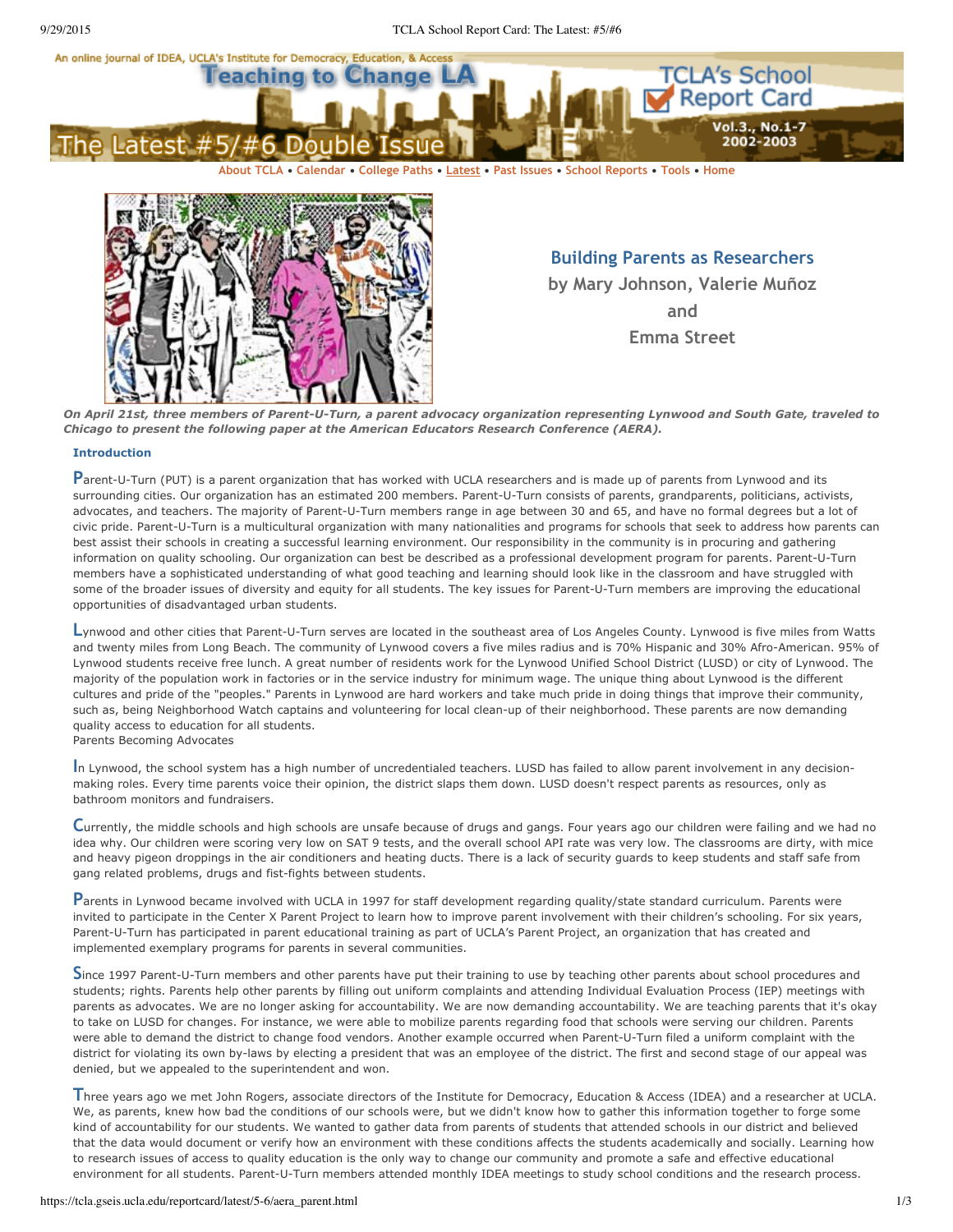## 9/29/2015 TCLA School Report Card: The Latest: #5/#6

After the class ended, parents were invited to attend a summer seminar to learn more about becoming a researcher and research techniques and skills.

Parents Becoming Researchers.

**L**ast summer, as students of Urban Sociology at UCLA, we learned about the history of education and how the social reproduction cycle works. We, as parents, got a better understanding of how and why schooling came to existence. We gained a better understanding of why the school system was failing in educating people of color. The education system was developed around teaching white males of elite status. We have all heard about Brown vs. Board of Education, but last summer we were able to compare the case to the conditions in today's schools. Every situation that exists, such as, segregation, lack of materials and lack of access to quality education, has been recycled from the past and, 50 years later, we are again at the crossroads in education. For example, our children are forced to take the Exit Exam to get a diploma, to satisfy politicians who have failed to advocate and demand accountability from local schools. This summer we also learned how to mobilize people for change.

**T**his past summer, parents at UCLA also became researchers and learned how to have some means of tracking teacher quality and access to quality education for students. This summer we learned many methods of gathering data, such as, audiotaping, interviewing techniques, parent checklists, observations, focus groups, videotaping and surveys.

**T**he summer was an amazing experience for parents in becoming researchers. As researchers parents were able to conduct focus groups with a group of high school students about school conditions and the lack of school materials. In the past, parents never had a chance to ask students what they needed to be successful in school. The students this summer were very eager to share their school experience with us. When we first entered the classroom at Jordan High School the teacher was uncomfortable. When the teacher saw that students were relaxed, the teacher started to share his experience. As parents conducted focus group some of the students could relate to some of the teacher's experiences. Common experiences were a lack of restrooms available and of materials for teachers and students to use. This was a concern for teachers and students.

**M**any students were concerned about not being able to see their school counselors. Some students who were in the tenth and eleventh grade had not ever seen their counselors. We asked the students if they knew the definition of curriculum, and no one could tell us. As parents, now we knew why students from this school were not making the grade.

After leaving the classroom we went to the cafeteria to do a focus group on teachers and principals. We feared we wouldn't get the teachers to see that traditional education wasn't reaching our children. We were just parents with no formal degrees and all teachers have some kind of credential. We wanted to help the teachers to see the conditions that our children have to experience while attending non-performing schools. To our surprise, some teachers were able to relate because they were teaching at schools just like the schools in our community.

**T**he parents decided to expand our research out to the malls and local shopping centers to interview <sup>a</sup> variety of parents regarding the conditions in their children's schools. When we got to the mall we felt very uncomfortable stopping people and asking questions. In our research we found that most people are in a rush. The mall was a good idea for a place to conduct surveys because we were able to collect a variety of information that was helpful in gathering data across the school districts. After gathering data we came to the conclusion that all schools had similar or the same problems. Some of the same problems were that their schools did not have enough restrooms, credentialed teachers, materials and school counselors. Most parents believed that their children weren't getting a quality education. The surveys done at the malls reflect our belief that all students don't have access to quality education.

**T**he most amazing thing about this summer was that parents and students attended class together. This was <sup>a</sup> research project in itself for bridging the gap. At first, we as parents were talking at the students. As time went on everyone began talking and listening to one another. The students were sharing their experiences and the parents were listening. Parents and students learned how to respect each other and found common ground to build a workable relationship to make changes together. After Summer Seminar.

Parent-U-Turn and other parents from different surrounding cities have been coming together at the Parent Leadership Institute classes that are held at UCLA to examine the school accountability report card (SARC). The SARC is supposed to report on the inner running of each school. We found that schools left out information parents would like to know. For instance, how many teachers are certified, how many teachers have doctorate degrees and how many teachers are teaching out of their subject matter.

We are most proud of our effort to establish a Students Bill of Rights at the local level. Students, parents, and advocates that seek access to quality education for all students in California drafted the bill. The Bill made it through the first committee in Sacramento and got tagged for a "million-dollar cost" in the second committee. At this time the bill is suspended. This past fall there was a congressman that wanted to bring a national student's bill of rights. Someone recognized that it is a good idea that every student should have access to quality education regardless of economic status, nationality, or religion.

Parents gained recognition for research work done after summer seminar. Parent-U-Turn parents' surveys were used in the lead editorial of the Los Angeles Times newspaper. I think this was a proud day for all of us, including John Rogers, our teacher. To see the data that we gathered in writing in a major paper was an awesome feeling. We feel lucky because we are the new kids on the block and some researchers never get their work published.

## **Challenges and Tension Between PUT and Professional Research/Activist Community**

While we have gained much from our work with UCLA/IDEA, we have run into some tensions and obstacles as well, particularly in our interaction with IDEA'S partners and other UCLA researchers. PUT members come from a community that is predominately Hispanic and Afro-American, and low income. UCLA is located in a high income and predominately white neighborhood. PUT invited members of the UCLA faculty to spend a day in our neighborhood and there were no takers. Parents felt that UCLA faculty or staff was afraid to leave the comfortable zone of the rich and famous to see how other half lived, the people they like to do research on. In our opinion, researchers exhibited little social skills although they are highly educated by book learning; they seem to have very little knowledge of what real "peoples" are about. For instance, one UCLA colleague asked PUT to train her parents, but didn't believe that parents needed to be paid. This colleague was detached from reality in thinking that parents aren't human and that we were asking for "something for nothing." The only thing we wanted from her was to be paid for our work in empowering her parents with leadership skills to improve parent involvement at her school site. It seems like she has a double standard, one for her colleagues and another for parents. This same colleague also had an after school tutorial program and she closed it down